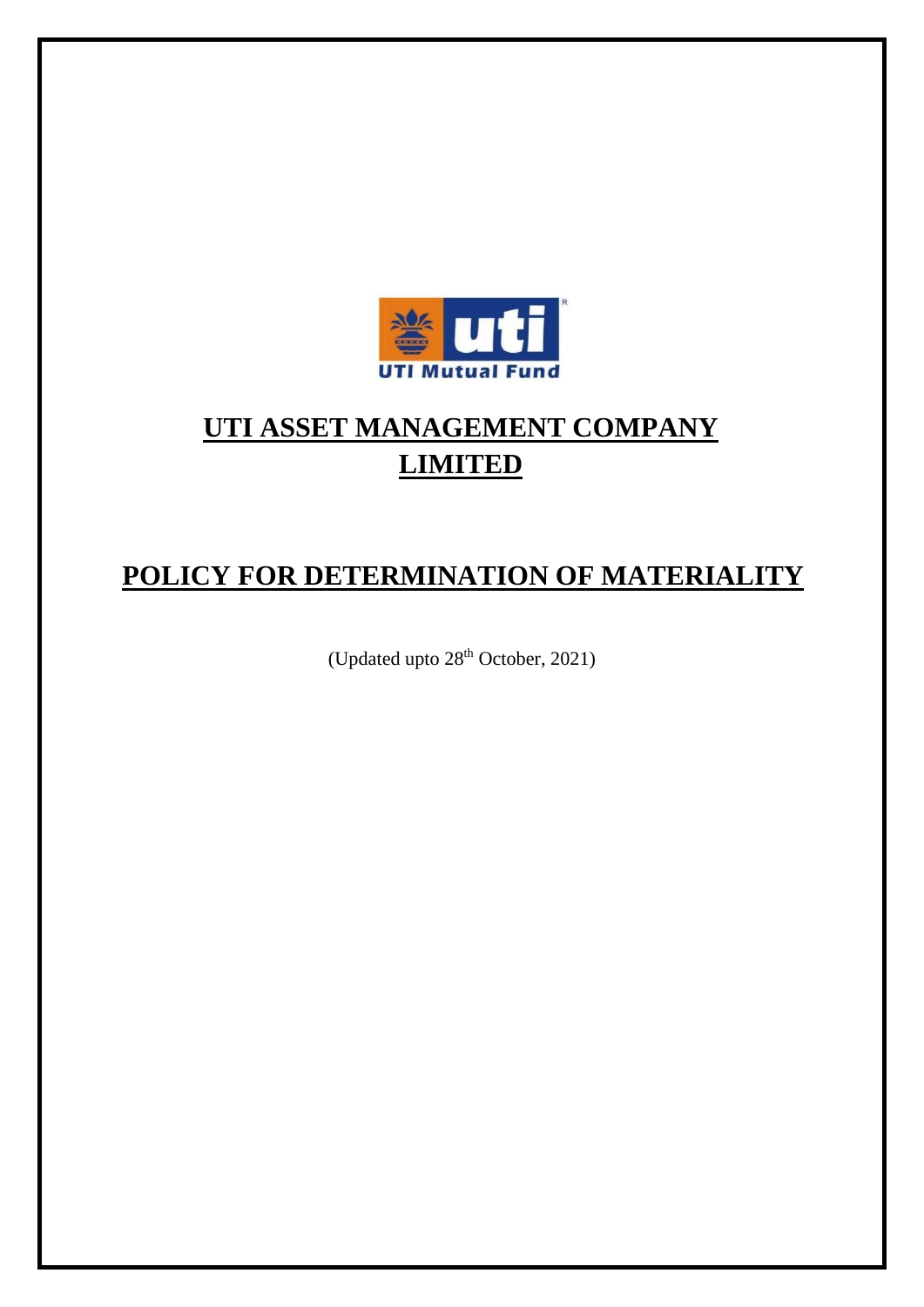## **1. Introduction:**

In terms of Regulation 30 of the Securities and Exchange Board of India (Listing Obligations and Disclosure Requirements) Regulations, 2015 ("**SEBI Listing Regulations**"), UTI Asset Management Company Limited ("the **Company**") has framed a policy for determination of materiality for disclosure of events or information ("**Policy**") to BSE Limited and National Stock Exchange of India Limited (the "**Stock Exchanges**"), based on the criteria specified in the SEBI Listing Regulations.

## **2. Objective**

- 2.1 The Company has to ensure that prompt disclosure of material information and events as mentioned in the SEBI Listing Regulations are submitted to the stock exchange(s), where the securities of the Company are listed;
- 2.2 To ensure that the information disclosed is adequate, accurate and transparent so that the present and potential investors are able to take informed decision relating to their investment in the Company;
- 2.3 This Policy shall act as a guidance for determining materiality of such information and event.

## **3. Definitions:**

The terms referred to in this policy will have the same meaning as defined under the Companies Act, 2013 (the "Act") and the rules made there under and the SEBI Listing Regulations.

In this Policy, unless the contrary intention appears:

- (i) the clause headings are for ease of reference only and shall not be relevant to interpretation;
- (ii) a reference to a clause number includes a reference to its sub-clauses;
- (iii) words in singular number include the plural and vice versa.

## **4. Scope of the Policy:**

The Policy shall be applicable to all the events which fall under the criteria as disclosed under the section relating to "Disclosure of events or information to Stock Exchanges". This Policy shall be read along with the Company's Policy on Code of Practices and Procedures for Fair Disclosure of Unpublished Price Sensitive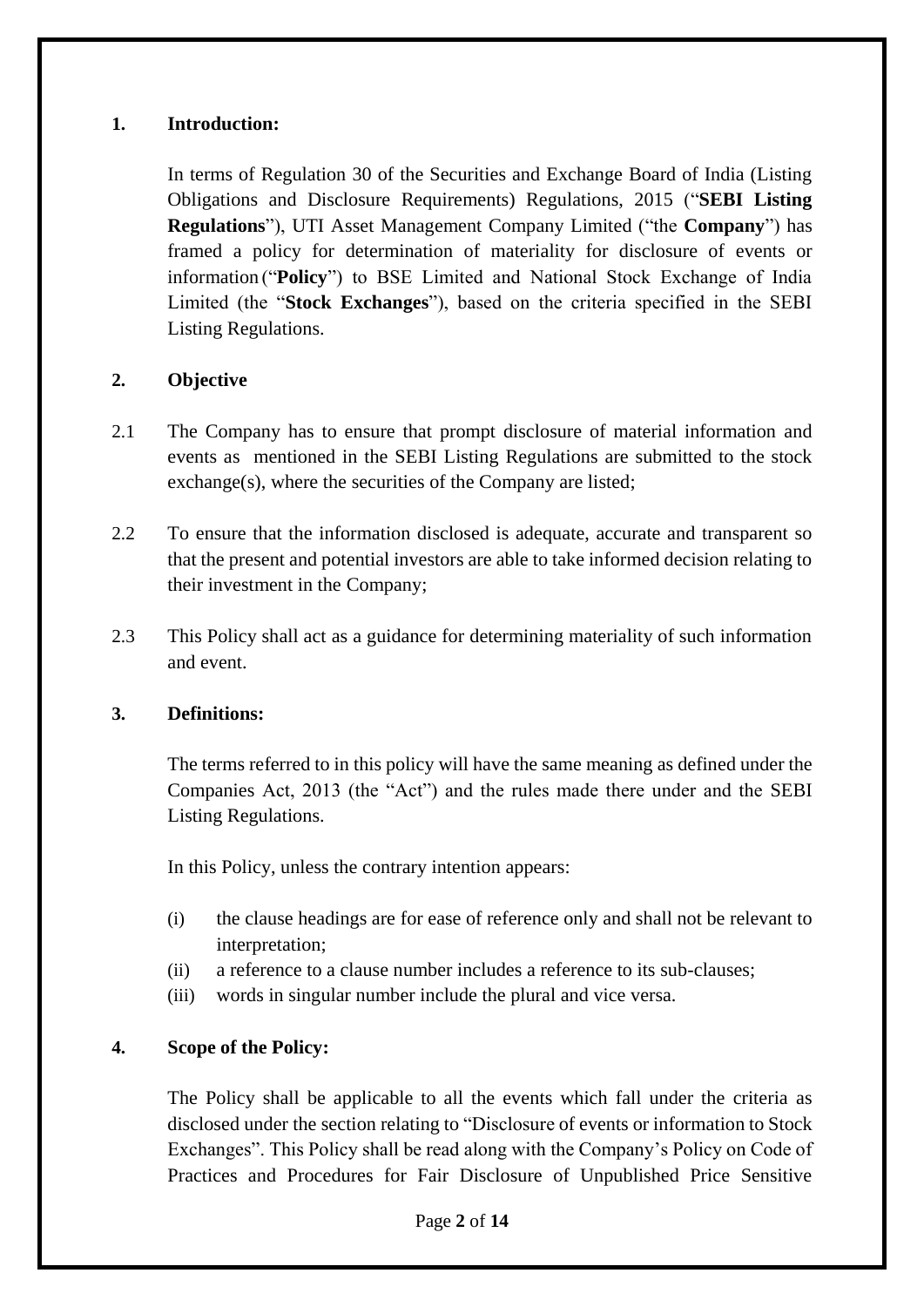Information framed in adherence to the principles for fair disclosure as outlined in the Securities and Exchange Board of India (Prohibition of Insider Trading) Regulations, 2015.

## **5. Key Managerial Personnel authorized to determine materiality:**

- 5.1 The Whole Time Director / Chief Executive Officer / Managing Director or the Company Secretary shall be the authorized Key Managerial Personnel ("**KMP**") to determine the materiality of an event or information and for the purpose of making disclosure to the stock exchanges.
- 5.2 The details to be provided while disclosing a Material event/information shall be based on the criteria/guidance laid down under the SEBI Listing Regulations and circulars issued from time to time.
- 5.3 The KMP shall provide specific and adequate reply to all queries raised by Stock Exchanges with respect to any event/information.

## **6. Disclosures of events or information to stock exchanges:**

6.1 The events or information which shall be disclosed to the Stock Exchanges are divided into three categories as specified in Part A of Schedule III of the SEBI Listing Regulations:

## (A) **Events which shall be disclosed without any application of the guidelines for materiality as specified in sub-regulation (4) of regulation (30):**

1. Acquisition(s) (including agreement to acquire), Scheme of Arrangement (amalgamation/ merger/ demerger/restructuring), or sale or disposal of any unit(s), division(s) or subsidiary of the Company or any other restructuring.

Explanation. - For the purpose of this sub-para, the word 'acquisition' shall mean, -

- (i) acquiring control, whether directly or indirectly; or,
- (ii) acquiring or agreeing to acquire shares or voting rights in, a company, whether directly or indirectly, such that –
	- (a) the Company holds shares or voting rights aggregating to five per cent or more of the shares or voting rights in the said company, or;
	- (b) there has been a change in holding from the last disclosure made under sub-clause (a) of clause (ii) of the Explanation to this sub-para and such change exceeds two per cent of the total shareholding or voting rights in the said company.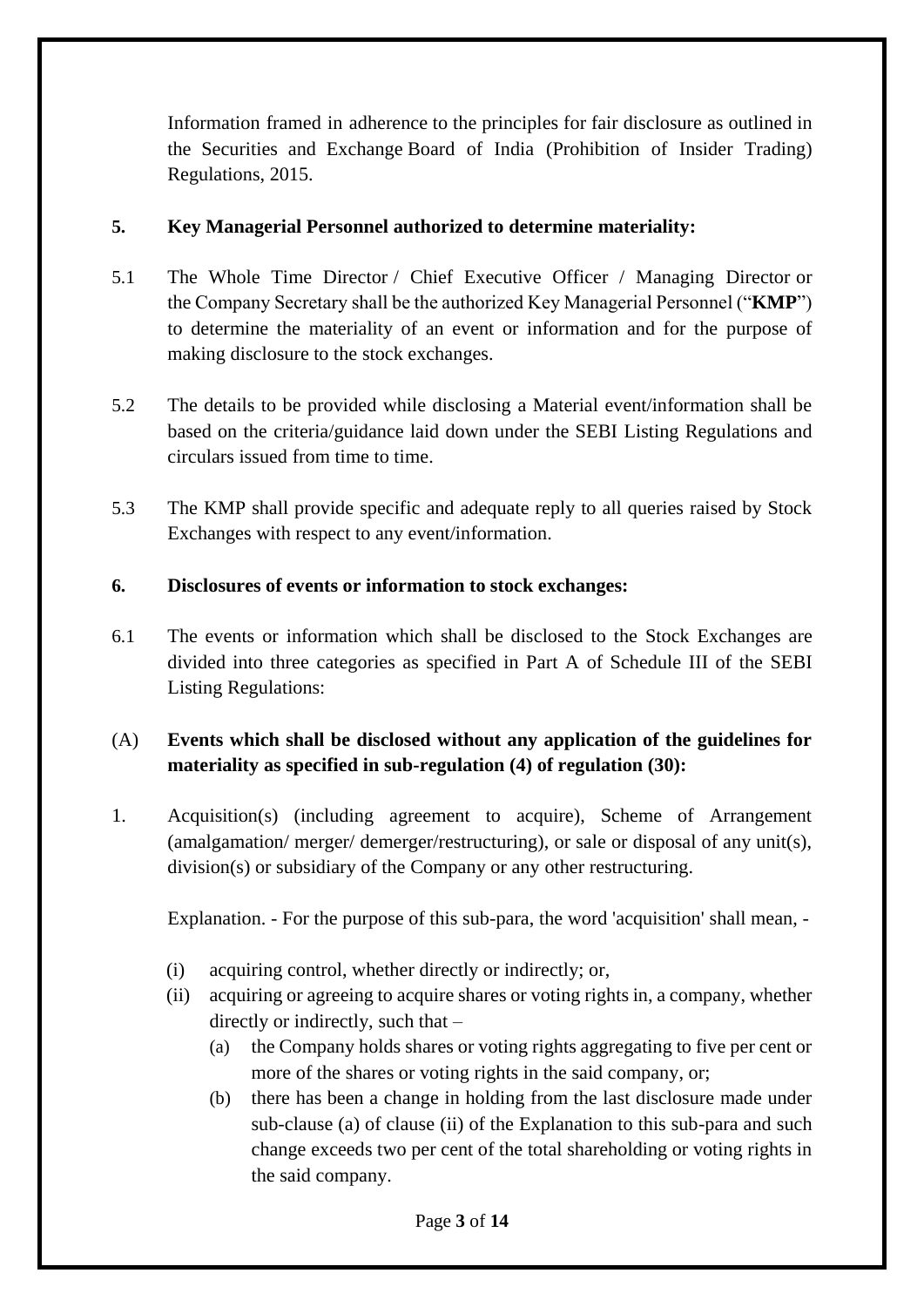- 2. Issuance or forfeiture of securities, split or consolidation of shares, buyback of securities, any restriction on transferability of securities or alteration in terms or structure of existing securities including forfeiture, reissue of forfeited securities, alteration of calls, redemption of securities etc.
- 3. Revision in Rating(s).
- 4. Outcome of Meetings of the board of directors: The Company shall disclose to the Exchange(s), within 30 minutes of the closure of the meeting, held to consider the following:
	- a) dividends and/or cash bonuses recommended or declared or the decision to pass any dividend and the date on which dividend shall be paid/dispatched;
	- b) any cancellation of dividend with reasons thereof;
	- c) the decision on buyback of securities;
	- d) the decision with respect to fund raising proposed to be undertaken
	- e) increase in capital by issue of bonus shares through capitalization including the date on which such bonus shares shall be credited/dispatched;
	- f) reissue of forfeited shares or securities, or the issue of shares or securities held in reserve for future issue or the creation in any form or manner of new shares or securities or any other rights, privileges or benefits to subscribe to;
	- g) short particulars of any other alterations of capital, including calls;
	- h) financial results;
	- i) decision on voluntary delisting by the Company from stock exchange(s):

Provided that in case of board meetings being held for more than one day, the financial results shall be disclosed within thirty minutes of end of the meeting for the day on which it has been considered.

- 5. Agreements (viz. shareholder agreement(s), joint venture agreement(s), family settlement agreement(s) (to the extent that it impacts management and control of the Company), agreement(s)/treaty(ies)/contract(s) with media companies) which are binding and not in normal course of business, revision(s) or amendment(s) and termination(s) thereof.
- 6. Fraud/defaults by promoter or key managerial personnel or by Company or arrest of key managerial personnel or promoter.
- 7. Change in directors, key managerial personnel (Managing Director, Chief Executive Officer, Chief Financial Officer, Company Secretary etc.), Auditor and Compliance Officer.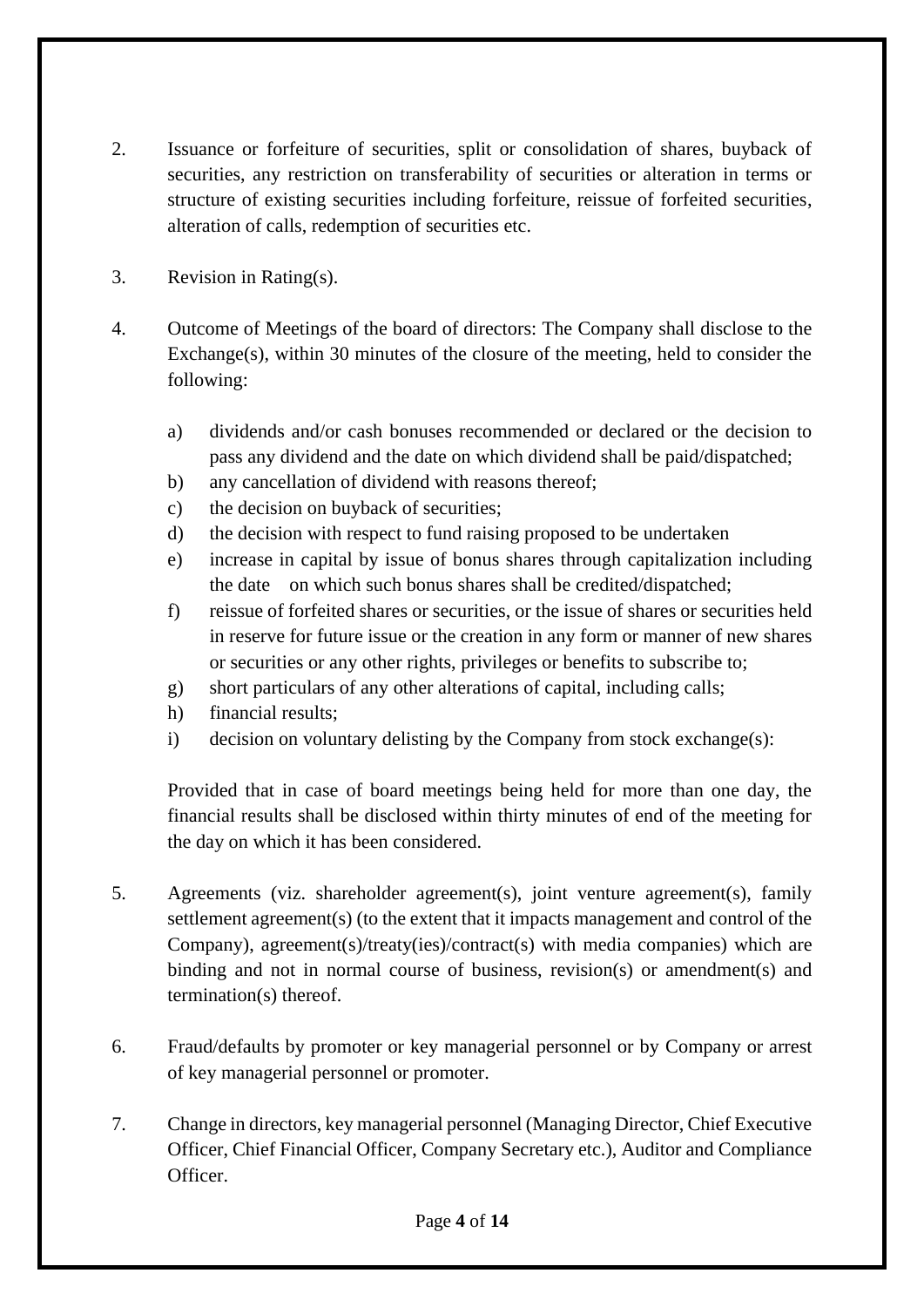- (7A) In case of resignation of the auditor of the Company, detailed reasons for resignation of auditor, as given by the said auditor, shall be disclosed by the listed entities to the stock exchanges as soon as possible but not later than twenty four hours of receipt of such reasons from the auditor.
- (7B) Resignation of independent director including reasons for resignation: In case of resignation of an independent director of the Company, within seven days from the date of resignation, the following disclosures shall be made to the stock exchanges by the listed entities:
	- i. The letter of resignation along with detailed reasons for the resignation of independent directors as given by the said director shall be disclosed by the listed entities to the stock exchanges.
	- (ia). Names of listed entities in which the resigning director holds directorships, indicating the category of directorship and membership of board committees, if any.
	- ii. The independent director shall, along with the detailed reasons, also provide a confirmation that there is no other material reasons other than those provided.
	- iii. The confirmation as provided by the independent director above shall also be disclosed by the listed entities to the stock exchanges along with the detailed reasons as specified in sub-clause i and ii above.
- 8. Appointment or discontinuation of share transfer agent.
- 9. Resolution plan/ Restructuring in relation to loans/borrowings from banks/financial institutions including the following details:
	- (i) Decision to initiate resolution of loans/borrowings;
	- (ii) Signing of Inter-Creditors Agreement (ICA) by lenders;
	- (iii) Finalization of Resolution Plan;
	- (iv) Implementation of Resolution Plan;
	- (v) Salient features, not involving commercial secrets, of the resolution/ restructuring plan as decided by lenders.
- 10. One time settlement with a bank.
- 11. Reference to BIFR and winding-up petition filed by any party / creditors.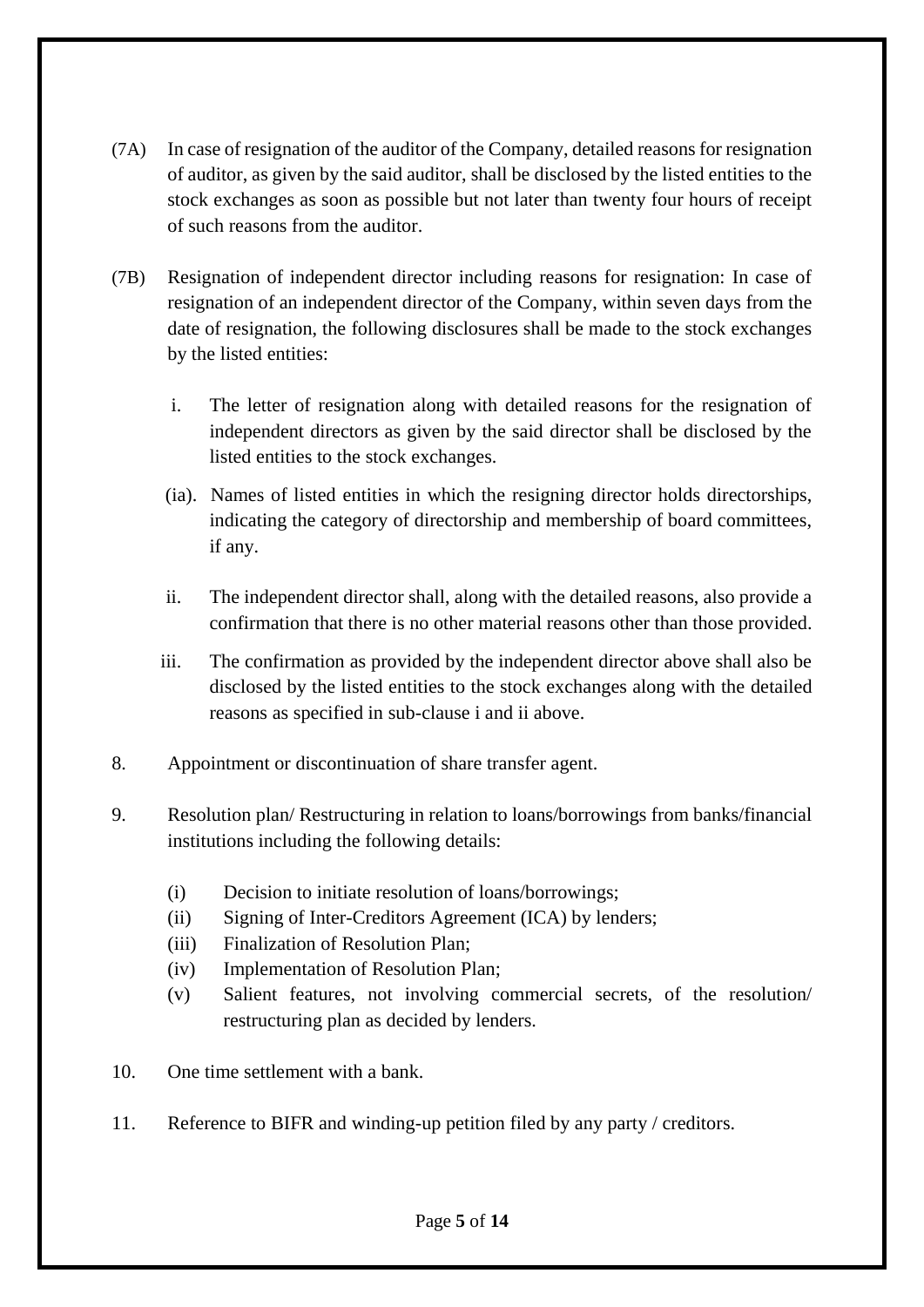- 12. Issuance of Notices, call letters, resolutions and circulars sent to shareholders, debenture holders or creditors or any class of them or advertised in the media by the Company.
- 13. Proceedings of Annual and extraordinary general meetings of the Company.
- 14. Amendments to memorandum and articles of association of Company, in brief.
- 15. (a) Schedule of analysts or institutional investors meet and presentations made by the Company to analysts or institutional investors.

Explanation: For the purpose of this clause 'meet' shall mean group meetings or group conference calls conducted physically or through digital means.

(b) Audio or video recordings and transcripts of post earnings/quarterly calls, by whatever name called, conducted physically or through digital means, simultaneously with submission to the recognized stock exchange(s), in the following manner:

- (i) the presentation and the audio/video recordings shall be promptly made available on the website and in any case, before the next trading day or within twenty-four hours from the conclusion of such calls, whichever is earlier;
- (ii) the transcripts of such calls shall be made available on the website within five working days of the conclusion of such calls.

The requirement for disclosure(s) of audio/video recordings and transcript shall be voluntary with effect from April 01, 2021 and mandatory with effect from April 01, 2022.

- 16. The following events in relation to the corporate insolvency resolution process (CIRP) of a listed corporate debtor under the Insolvency Code:
	- a) Filing of application by the corporate applicant for initiation of CIRP, also specifying the amount of default;
	- b) Filing of application by financial creditors for initiation of CIRP against the corporate debtor, also specifying the amount of default;
	- c) Admission of application by the Tribunal, along with amount of default or rejection or withdrawal, as applicable;
	- d) Public announcement made pursuant to order passed by the Tribunal under section 13 of Insolvency Code;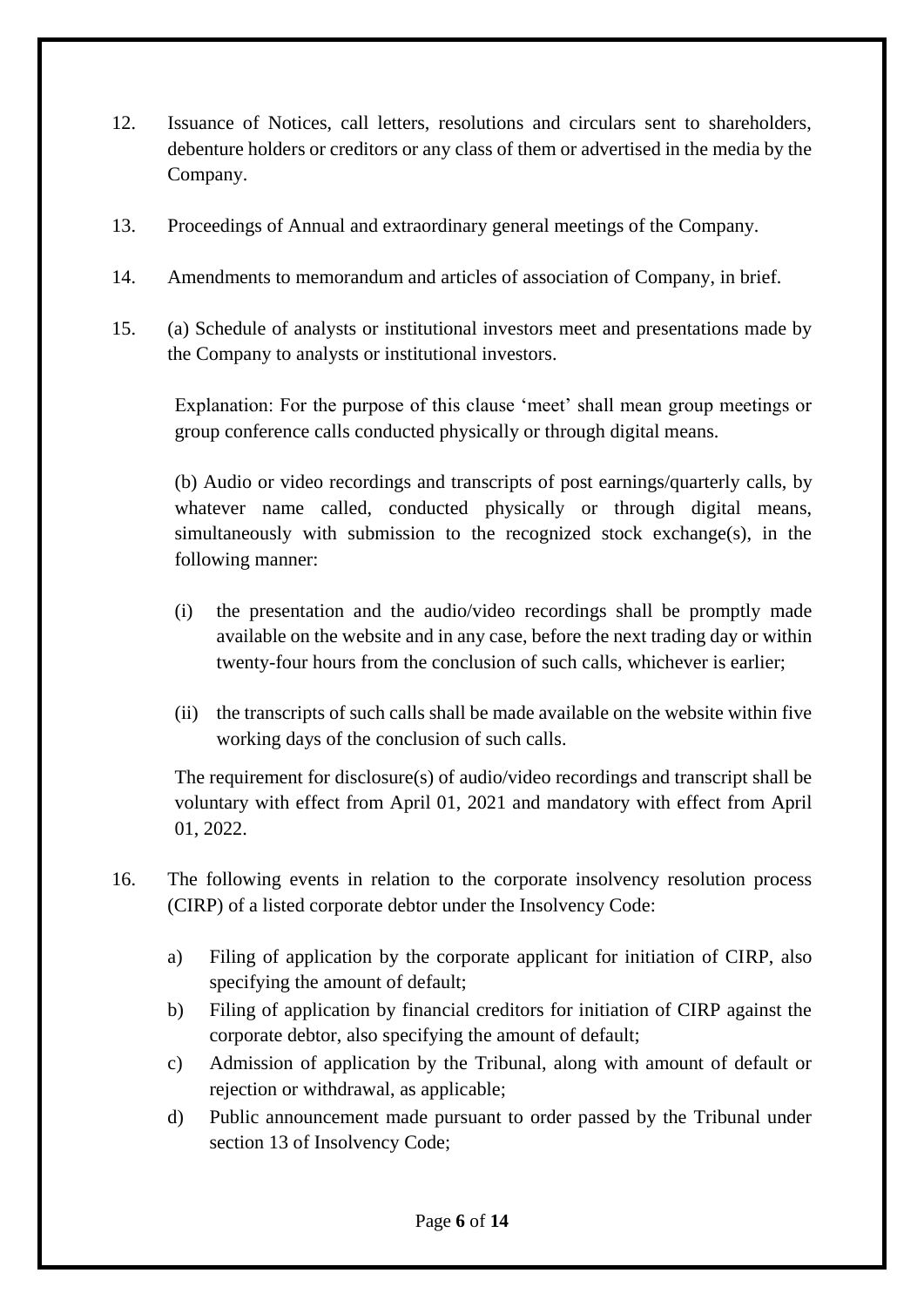- e) List of creditors as required to be displayed by the corporate debtor under regulation 13(2)(c) of the IBBI (Insolvency Resolution Process for Corporate Persons) Regulations, 2016;
- f) Appointment/ Replacement of the Resolution Professional;
- g) Prior or post-facto intimation of the meetings of Committee of Creditors;
- h) Brief particulars of invitation of resolution plans under section 25(2)(h) of Insolvency Code in the Form specified under regulation 36A(5) of the IBBI (Insolvency Resolution Process for Corporate Persons) Regulations, 2016;
- i) Number of resolution plans received by Resolution Professional;
- j) Filing of resolution plan with the Tribunal;
- k) Approval of resolution plan by the Tribunal or rejection, if applicable;
- l) Specific features and details of the resolution plan as approved by the Adjudicating Authority under the Insolvency Code, not involving commercial secrets, including details such as:
	- (i) Pre and Post net-worth of the company;
	- (ii) Details of assets of the company post CIRP;
	- (iii) Details of securities continuing to be imposed on the companies' assets;
	- (iv) Other material liabilities imposed on the company;
	- (v) Detailed pre and post shareholding pattern assuming 100% conversion of convertible securities;
	- (vi) Details of funds infused in the company, creditors paid-off;
	- (vii) Additional liability on the incoming investors due to the transaction, source of such funding etc.;
	- (viii) Impact on the investor revised  $P/E$ , RONW ratios etc.;
	- (ix) Names of the new promoters, key managerial persons(s), if any and their past experience in the business or employment. In case where promoters are companies, history of such company and names of natural persons in control;
	- (x) Brief description of business strategy.
- m) Any other material information not involving commercial secrets;
- n) Proposed steps to be taken by the incoming investor/acquirer for achieving the MPS;
- o) Quarterly disclosure of the status of achieving the MPS;
- p) The details as to the delisting plans, if any approved in the resolution plan.
- 17. Initiation of Forensic audit: In case of initiation of forensic audit, (by whatever name called), the following disclosures shall be made to the stock exchanges by listed entities: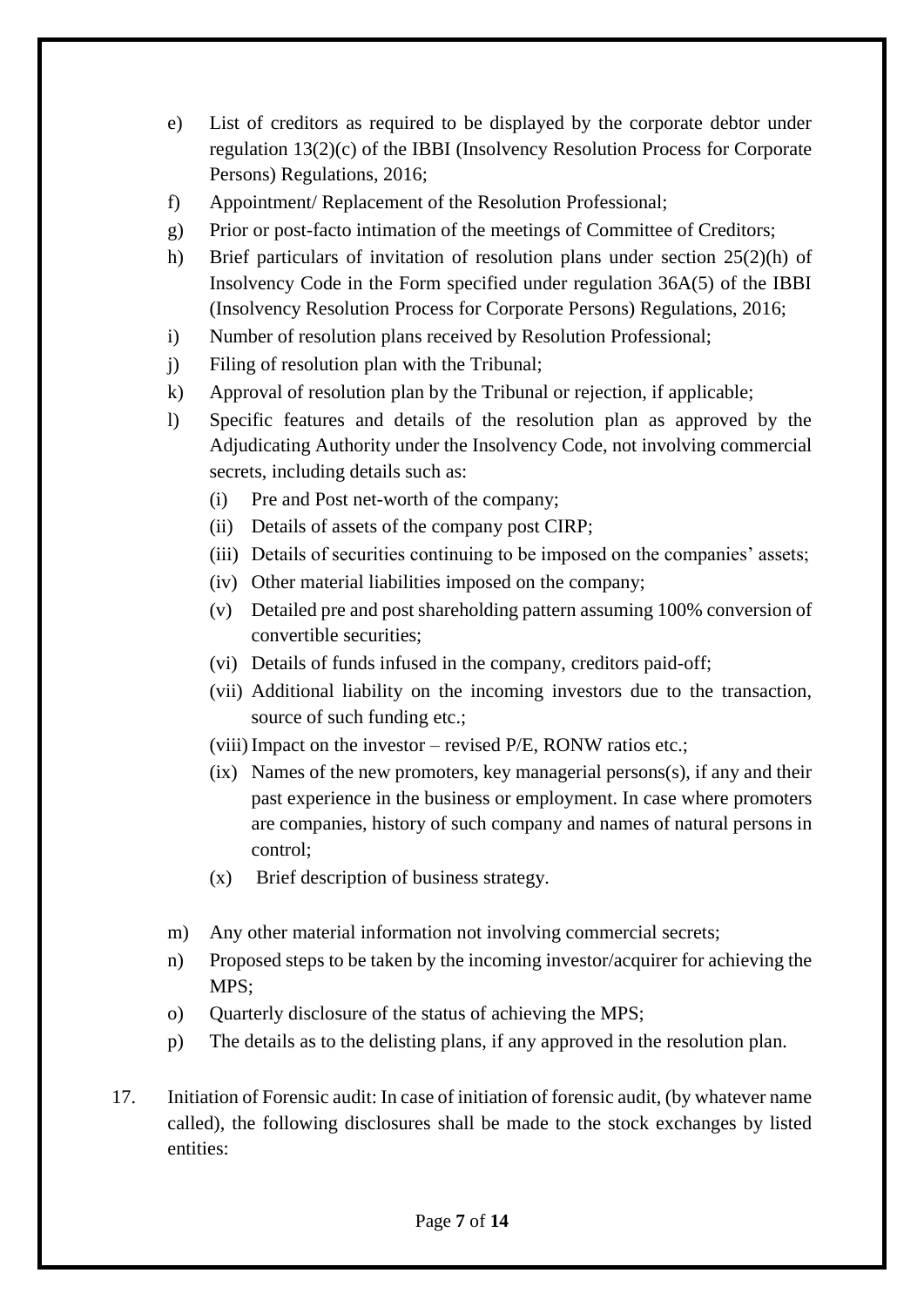- (a) The fact of initiation of forensic audit along-with name of entity initiating the audit and reasons for the same, if available;
- (b) Final forensic audit report (other than for forensic audit initiated by regulatory / enforcement agencies) on receipt by the Company along with comments of the management, if any.

## (B) **Events which shall be disclosed to the Stock Exchanges upon application of the test/guidelines for materiality.**

The following are the key principles for determination of materiality for disclosure to Stock Exchanges:

- (i) the omission of an event or information, which is likely to result in discontinuity or alteration of event or information already available publicly; or
- (ii) the omission of an event or information is likely to result in significant market reaction if the said omission came to light at a later date;
- (iii) in case where the criteria specified in (i) and (ii) are not applicable, any event/information which in the opinion of the board of the Company, is considered material and needs disclosure.

The KMP shall determine on the disclosure of events or information to the Stock Exchanges based on the application of the test of materiality as mentioned above. In addition to this, the KMP shall determine materiality on a case to case basis depending on specific facts/circumstances relating to the information/event and apply such other qualitative/quantitative criteria if required and as may be deemed appropriate to the events.

The quantitative criteria shall be read in conjunction with the qualitative criteria for determining the materiality and arriving at the overall decision.

The events mentioned below shall be disclosed based on the application of the test of materiality:

| Sr. | <b>Events / Information</b>                                                                    | <b>Threshold Criteria</b> |
|-----|------------------------------------------------------------------------------------------------|---------------------------|
| No. |                                                                                                |                           |
|     | Commencement or<br>postponement in the date of<br>commencement<br>commercial operations of any | any   No threshold limit  |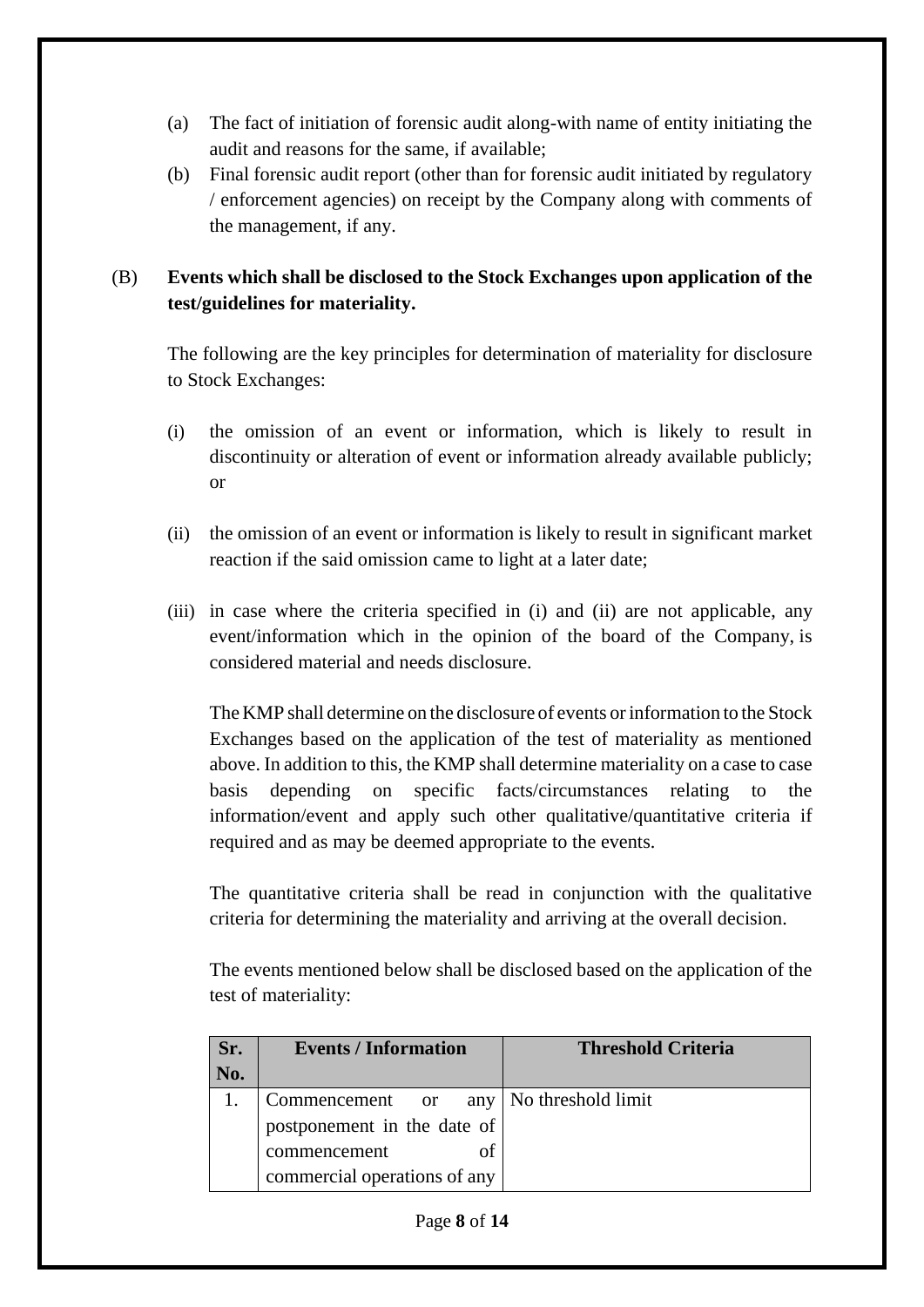| Sr.<br>No. | <b>Events / Information</b>                                                                                                                                                                                                                        | <b>Threshold Criteria</b>                                                                                                                                                                                                                                                                                                                                                                                                                                                     |
|------------|----------------------------------------------------------------------------------------------------------------------------------------------------------------------------------------------------------------------------------------------------|-------------------------------------------------------------------------------------------------------------------------------------------------------------------------------------------------------------------------------------------------------------------------------------------------------------------------------------------------------------------------------------------------------------------------------------------------------------------------------|
|            | unit/division                                                                                                                                                                                                                                      |                                                                                                                                                                                                                                                                                                                                                                                                                                                                               |
| 2.         | Change<br>in<br>character<br>of<br>nature<br><b>or</b><br>business brought about by<br>arrangements for strategic,<br>technical, manufacturing, or<br>marketing tie-up, adoption of<br>new line(s) of business; or<br>Closure of operations of any | the general   Impact exceeding 10 % of the income<br>of the Company as per the last audited<br>consolidated financial statements for<br>each transaction                                                                                                                                                                                                                                                                                                                      |
|            | unit/division - (entirety or<br>piecemeal)                                                                                                                                                                                                         |                                                                                                                                                                                                                                                                                                                                                                                                                                                                               |
| 3.         | launch                                                                                                                                                                                                                                             | Capacity addition or product Depending on the Materiality of the<br>event/information                                                                                                                                                                                                                                                                                                                                                                                         |
| 4.         | Awarding,<br>bagging/receiving,<br>amendment or termination of<br>awarded/bagged<br>orders/contracts, not in the<br>normal course of business                                                                                                      | Award<br>or contract amount<br>not<br>exceeding 10 % of the income of the<br>Company as per the last audited<br>consolidated financial statements for<br>each transaction                                                                                                                                                                                                                                                                                                     |
|            | Agreements (viz.<br>loan<br>or any other agreement(s)<br>which are binding and not in<br>the normal course of business<br>revision(s)<br>and<br><b>or</b><br>amendment(s)<br><sub>or</sub><br>termination(s) thereof)                              | Borrowings for a minimum period of 3<br>agreement(s) (as a borrower)   years for an amount exceeding 10 %<br>of the Net Worth of the Company as<br>per the last audited consolidated<br>financial statements<br>for<br>each<br>transaction<br>All other agreements which are<br>entered into not in the normal course<br>of business having a value exceeding<br>10% of the income as per the last<br>consolidated<br>audited<br>financial<br>statements for each transaction |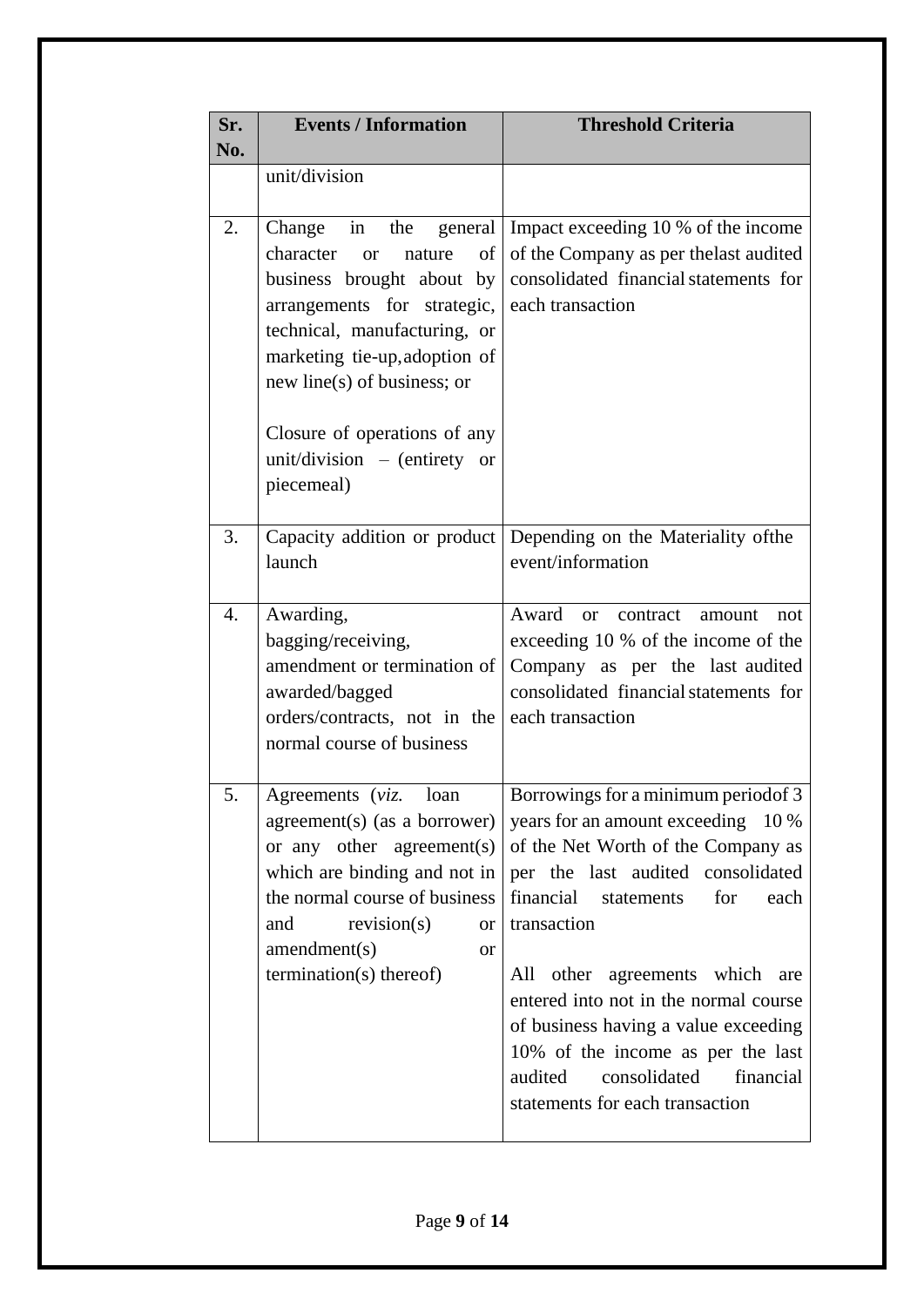| Sr. | <b>Events / Information</b>                                                             | <b>Threshold Criteria</b>                                                                                                                                                                                                                                                                           |
|-----|-----------------------------------------------------------------------------------------|-----------------------------------------------------------------------------------------------------------------------------------------------------------------------------------------------------------------------------------------------------------------------------------------------------|
| No. |                                                                                         |                                                                                                                                                                                                                                                                                                     |
| 6.  | any one or more units or<br>division of the Company due                                 | Disruption of operations of Disruption of operations due tonatural<br>calamity/force<br>with<br>majeure,<br>estimated impact exceeding                                                                                                                                                              |
|     | calamity<br>natural<br>to<br>force majeure or events such<br>as strikes, lock-outs etc. | 10 % of the income of the<br>(earthquake, flood, fire, etc.), Company as per the last audited<br>consolidated financial statements for<br>each transaction.<br>In case of strikes or lock-outs etc.,<br>complete closure of any branch for a<br>continuous period of at least 15 days.              |
| 7.  | arising<br>Effect(s)<br>out<br>framework applicable to the<br>Company                   | of Impact of which exceeds 10% of the<br>change in the regulatory income of the Company as per the<br>latest audited consolidated financial<br>statements. Where the impact is 10%<br>or less, the Company Secretary will<br>decide the matter in consultation with<br>the key managerial personnel |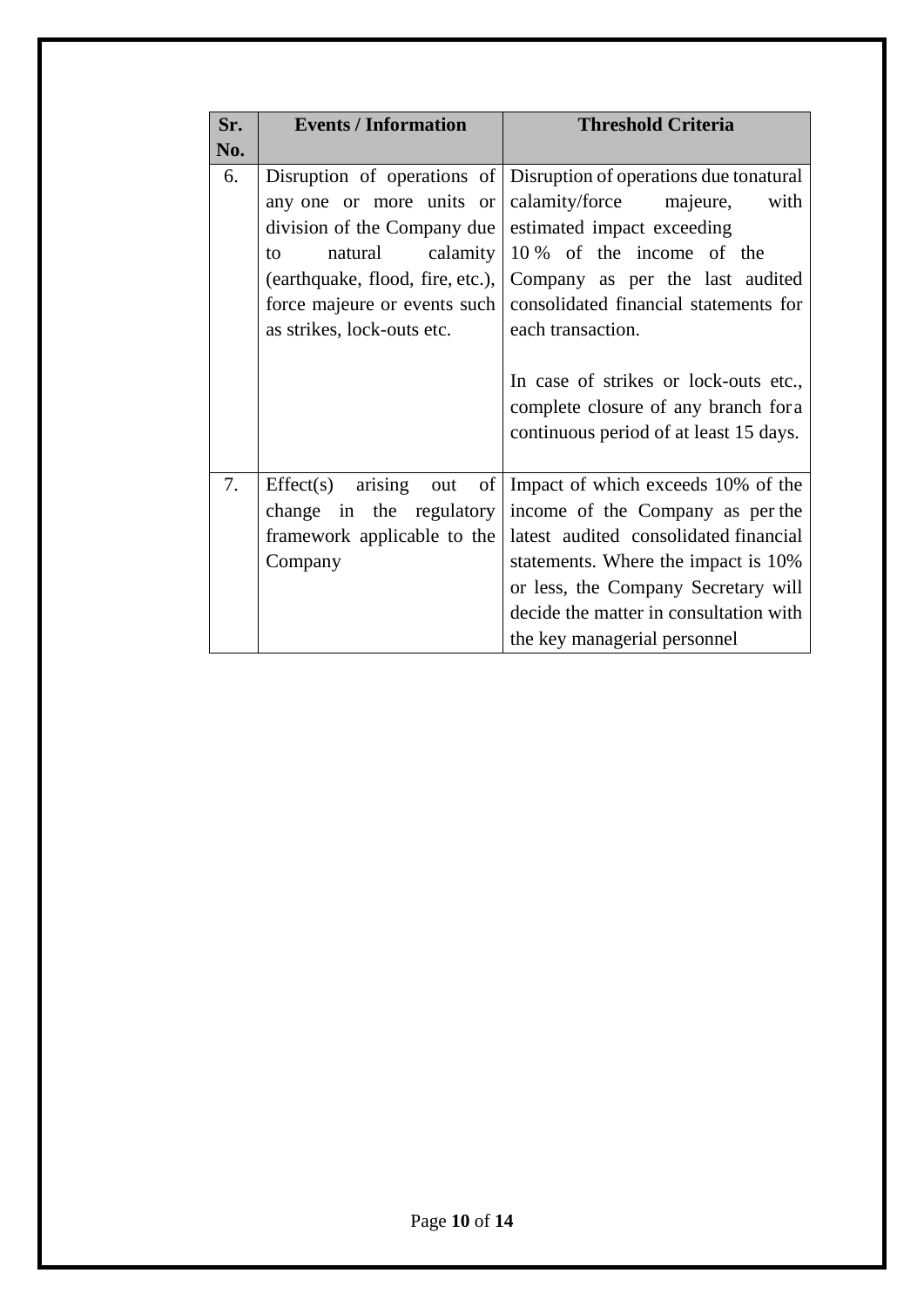| Sr. | <b>Events / Information</b>                                  | <b>Threshold Criteria</b>                                                                                                                                                                                                                                                                                                                                                                                                                                                                                                                                              |
|-----|--------------------------------------------------------------|------------------------------------------------------------------------------------------------------------------------------------------------------------------------------------------------------------------------------------------------------------------------------------------------------------------------------------------------------------------------------------------------------------------------------------------------------------------------------------------------------------------------------------------------------------------------|
| No. |                                                              |                                                                                                                                                                                                                                                                                                                                                                                                                                                                                                                                                                        |
| 8.  | Litigation(s)/dispute(s)/regul<br>atoryaction(s) with impact | of<br>single<br>Outcome<br>any<br>litigation/dispute<br>determined<br>by<br>courts of law [(not below the High<br>Court)] or individual matters with<br>similar case of action (which shallbe<br>aggregated) and regulatory action<br>having an impact of not lessthan 10%<br>of the income of the Company as per<br>the last audited consolidated financial<br>statements.                                                                                                                                                                                            |
|     |                                                              | No threshold limits on all regulatory<br>criminal,<br>actions,<br>environmental<br>matters and matters resulting from the<br>breach of securities laws. However,<br>the above materiality parameters will<br>also apply to the directors, promoter<br>and key managerial personnel of the<br>Company, exceptwhere the litigation<br>is of a purely personal nature and<br>unlikely to<br>affect<br>the<br>involved<br>director's, promoter's<br>key<br><sub>or</sub><br>managerial personnel's<br>ability to<br>discharge its responsibilities towards<br>the Company. |
|     |                                                              | non-quantifiable matters,<br>the<br>For<br>Company Secretary shall determine<br>materiality on a case tocase basis.                                                                                                                                                                                                                                                                                                                                                                                                                                                    |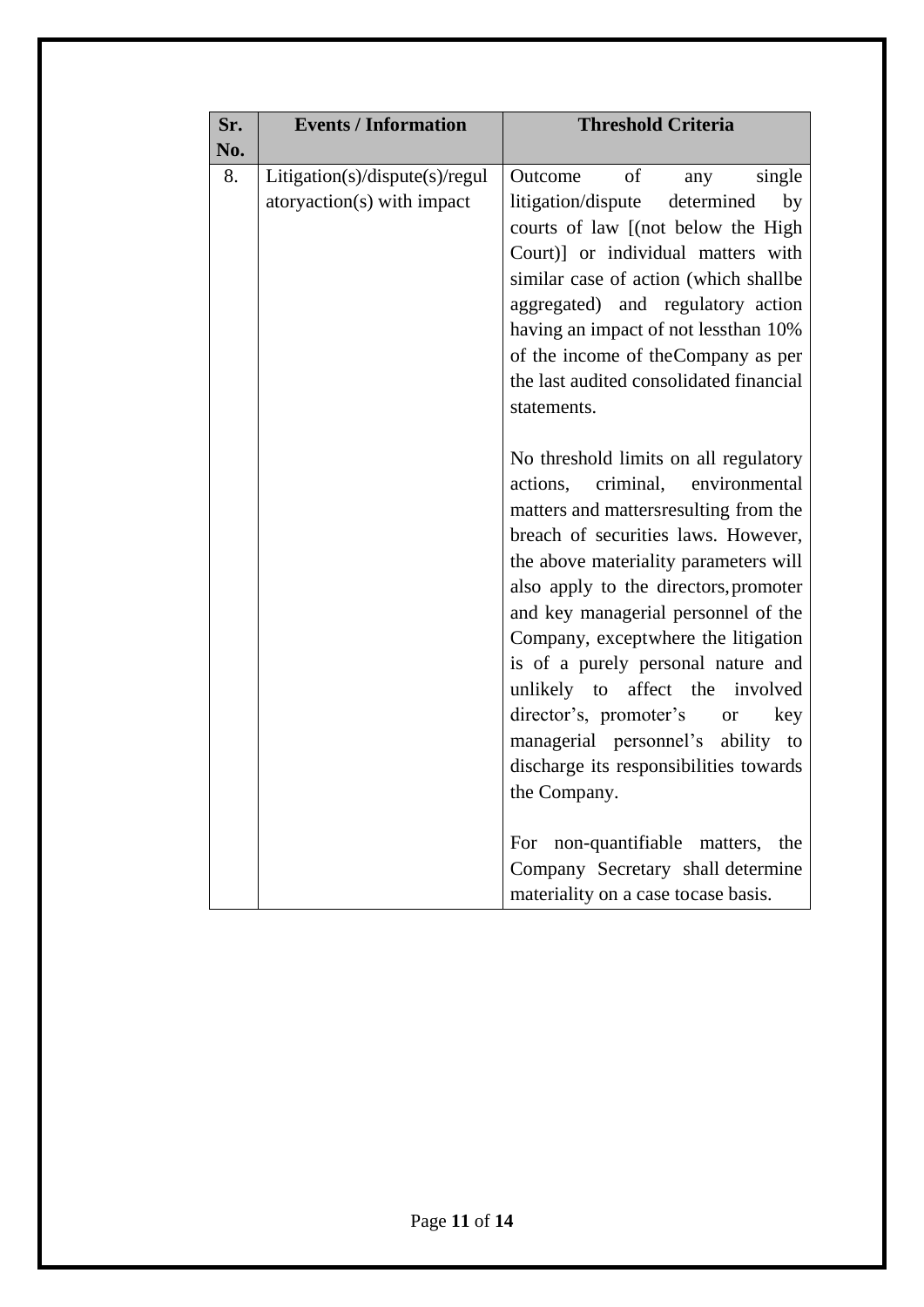| Sr. | <b>Events / Information</b>                                                                                                                                                                                                                                                                                                                                                                                                                                                                                                                      | <b>Threshold Criteria</b>                                                                                                                                                                                                                                    |
|-----|--------------------------------------------------------------------------------------------------------------------------------------------------------------------------------------------------------------------------------------------------------------------------------------------------------------------------------------------------------------------------------------------------------------------------------------------------------------------------------------------------------------------------------------------------|--------------------------------------------------------------------------------------------------------------------------------------------------------------------------------------------------------------------------------------------------------------|
| No. |                                                                                                                                                                                                                                                                                                                                                                                                                                                                                                                                                  |                                                                                                                                                                                                                                                              |
| 9.  | (other than key managerial<br>personnel) or employees of<br>the Company. RBI has laid<br>down a regulatoryframework<br>for all companies withrespect<br>to reporting of frauds. The<br>authorised<br><b>KMP</b><br>while<br>determining the materiality of<br>disclosure relating to this<br>item would be guided by the<br>decision of<br>the<br>Fraud<br>Committee<br>Monitoring<br>constituted by the board in<br>accordance<br>with<br><b>RBI</b><br>guidelines to review<br>the<br>frauds and decide on the need<br>for disclosing the same | Frauds/defaults by directors Financial Impact of Rs 5 Crore or<br>more.                                                                                                                                                                                      |
| 10. | Options<br>purchase<br>to<br>securities,<br>including<br>any<br>employees stock option plan/<br>employees stock purchase<br>scheme                                                                                                                                                                                                                                                                                                                                                                                                               | 2% of the issued and outstanding<br>share capital of the Company, or<br>which would (along with existing<br>shareholding) result in the person<br>granted the options holding more than<br>2% of the issued and outstanding<br>share capital of the Company. |
| 11. | Giving of<br>guarantees<br><b>or</b><br>indemnity or becoming<br>a<br>surety for any third party                                                                                                                                                                                                                                                                                                                                                                                                                                                 | Amount exceeding 10 % of the<br>income of the Company as per the last<br>consolidated<br>financial<br>audited<br>statements.                                                                                                                                 |
| 12. | withdrawal,<br>Granting,<br>surrender,<br>cancellation<br>or<br>suspension of key licenses or<br>regulatory approvals                                                                                                                                                                                                                                                                                                                                                                                                                            | Granting, withdrawing,<br>surrender,<br>cancellation or suspension of the key<br>license or regulatory approvals the<br>impact of which would exceed 10 %<br>of the income of the Company as per<br>the last audited consolidated financial<br>statements.   |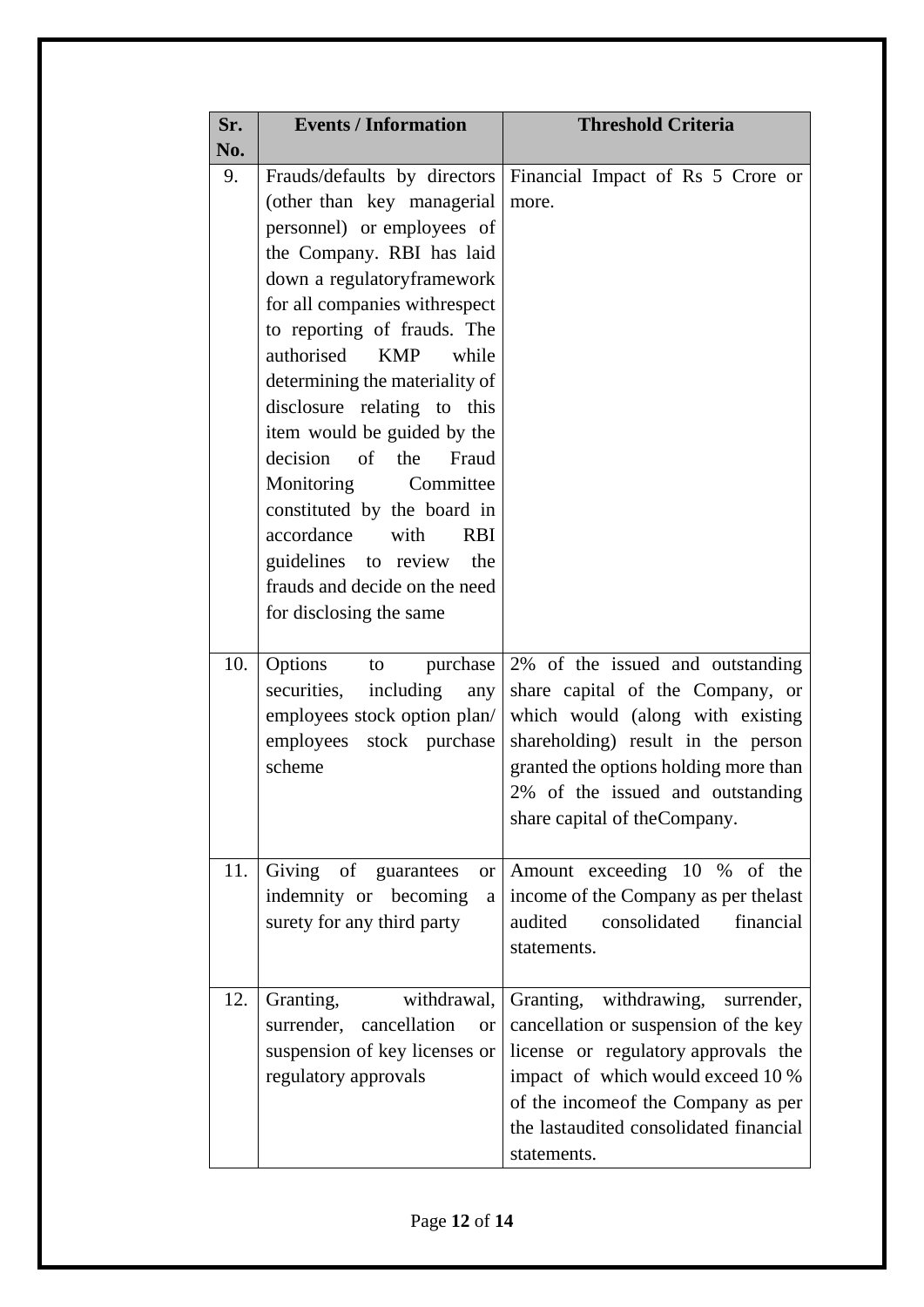(C) Any other event/information that is likely to affect business of the Company.

Such events may include but not limited to the following:

- 1. Change in accounting policy that may have a significant impact on the accounts of the Company.
- 2. Any other event which is in the nature of major development that is likely to affect business of the Company.
- 3. Any other information exclusively known to the Company which may be necessary to be disseminated to enable the holders of the securities ofthe Company to apprise its position and to avoid the establishment of a false market in such securities.
- (D) Without prejudice to the generality of para (A), (B) and (C) above, the Company may make disclosures of event/information as specified by the Board from time to time.
- (E) The Company shall disclose all events or information with respect to subsidiaries which are material to the Company in accordance with the policy determining material subsidiary adopted by the board of directors of the Company.

## **7. Guidance on when an event/information is deemed to be occurred:**

- 7.1. The events/information shall be said to have occurred upon approval of board of the Company in certain events, for example further issue of capital by rights issuance and in certain events/information after receipt of approval of both i.e. board of the Companyand shareholders of the Company.
- 7.2. Certain events which are price sensitive in nature like declaration of dividends etc. shallbe deemed to have occurred and disclosed on approval of the board of the Company pending shareholder's approval.
- 7.3. Events such as natural calamities or disruption can be said to have occurred when the Company becomes aware of the event/information.

## **8. Review:**

8.1. The Audit Committee may monitor and review the Policy and recommend the necessary changes to the Board for its approval.